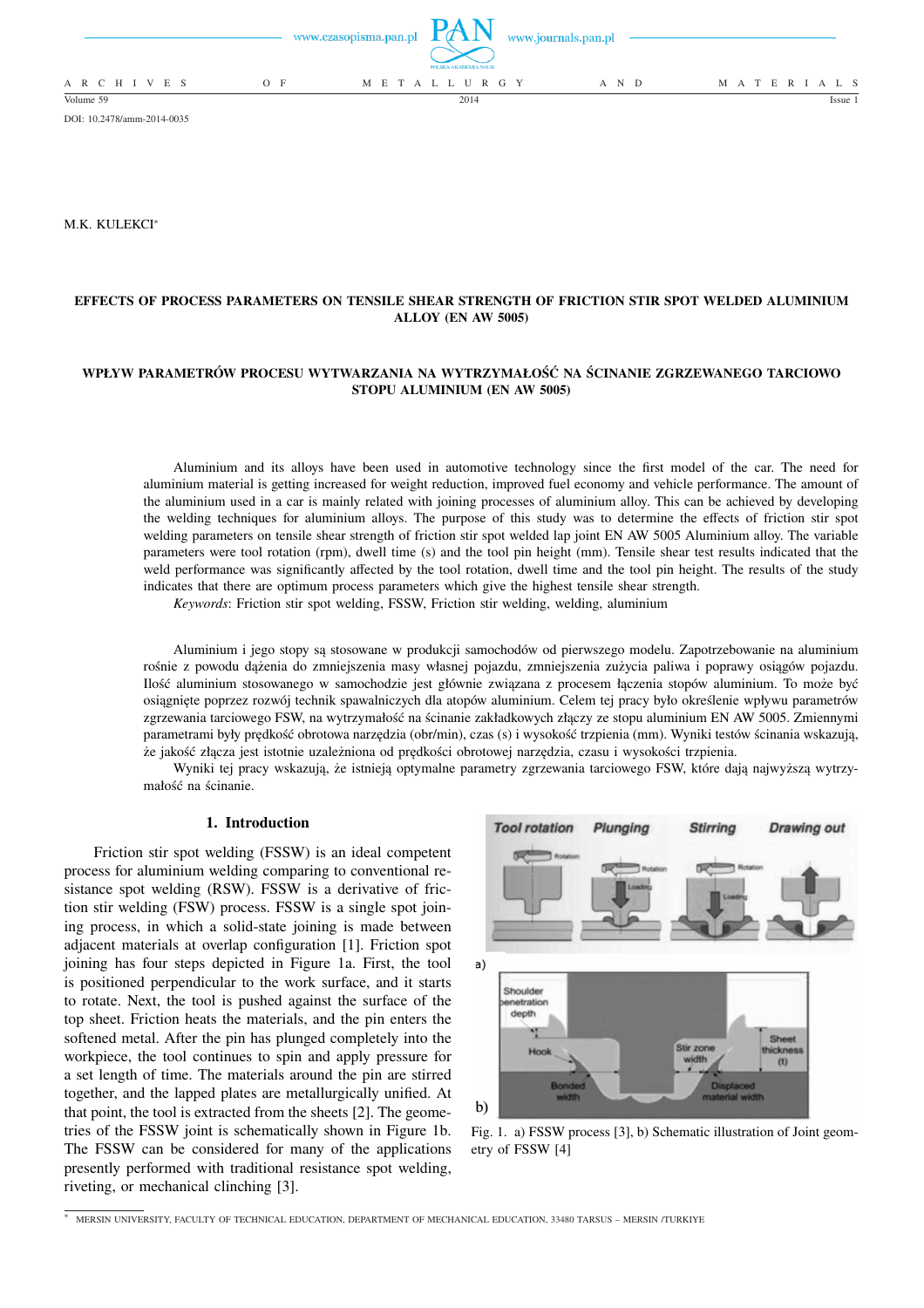



Joint geometry of FSSW can be more efficient (significant energy and cost savings) alternate process to electric resistance spot welding [5]. The FSSW has some distinct potential advantages on aluminium over other welding processes such as RSW, MIG-Spot as well as performing better than mechanical joining techniques. The FSSW tends to have much lower operating costs due to improved energy efficiency and a virtual lack of a consumable. Additionally, the FSSW equipment requires significantly less surrounding infrastructure. That is, FSSW requires no water, no compressed air, nor complex electrical transforming equipment [6].

However, the literature review indicate, there is a need to identify the effect of FSSW parameters on the weld performance [7,8]. This study deals with the effects of tool rotation, dwell time and the pin height on the tensile shear strength.

# **2. Experimental Procedure**

Commercially available Aluminium alloy plates (EN AW 5005) with a thickness of 1.5 mm were used to fabricate the joints. The chemical and mechanical composition of studied material is given in Table 1

TABLE 1 Chemical and mechanical properties of EN AW 5005 aluminum alloy

| Chemical<br>composition<br>$\%$ | Fe                         | Si  | Cu                           | Mn  | Μg                   | Zn | Cr.              | Al                                                                         |
|---------------------------------|----------------------------|-----|------------------------------|-----|----------------------|----|------------------|----------------------------------------------------------------------------|
|                                 | 0.45                       | 0.3 |                              |     |                      |    |                  | $\vert 0.05 \vert 0.15 \vert 0.5$ -1.1 $\vert 0.2 \vert 0.1 \vert$ Balance |
| Mechanical<br>properties        | Yield<br>Strength<br>(MPa) |     | Tensile<br>strength<br>(MPa) |     | Elongation<br>$(\%)$ |    | Hardness<br>(HV) |                                                                            |
|                                 |                            | 45  |                              | 110 | 15                   |    | 32               |                                                                            |

Samples for shear tensile test were machined out in the dimension of 100×25×1,5 mm. Specimens were lap positioned with an 25 mm×25 mm overlap area (Figure 2).



Fig. 2. Dimensions of FSSW lap specimens

The AISI 1050 steel was used as the FSSW tool material. The tool was manufactured with the dimensions shown in Figure 3. The tool was hardened to 52 HRC before the welding applications. Pin height (*h*) was varied from 2.2 to 2.6 mm. The diameter of the tool pin was 4 mm.



Fig. 3. a) Dimensions and b) photography image of tools used for FSSW application

The FSSW welding was performed on a vertical milling machine. Prepared samples were joined with FSSW using different tool rotation speeds, dwell time and tool pin heights. The process parameters are given in Table 2. 4 sample pair were joined for each of the parameter set. Average of shear tensile test results of 4 samples were used to evaluate the performance of joints. Prepared specimens were joined with FSSW process as illustrated in Figure 4.

TABLE 2

FSSW parameters

| Sample<br>group           | Pin<br>height<br>(mm) | Tool<br>rotation<br>(rpm) | Dwell<br>time<br>(s) | Number of<br>welded<br>samples |
|---------------------------|-----------------------|---------------------------|----------------------|--------------------------------|
| First<br>sample<br>group  | 2.2                   | 1500                      | 5                    |                                |
|                           | 2.2                   | 1500                      | 10                   | 4                              |
| Second<br>sample<br>group | 2.2                   | 2000                      | 5                    |                                |
|                           | 2.2                   | 2000                      | 10                   | 4                              |
| Third<br>sample<br>group  | 2.6                   | 2000                      | 5                    |                                |
|                           | 2.6                   | 2000                      | 10                   |                                |



Fig. 4. Schematic illustration of FSSW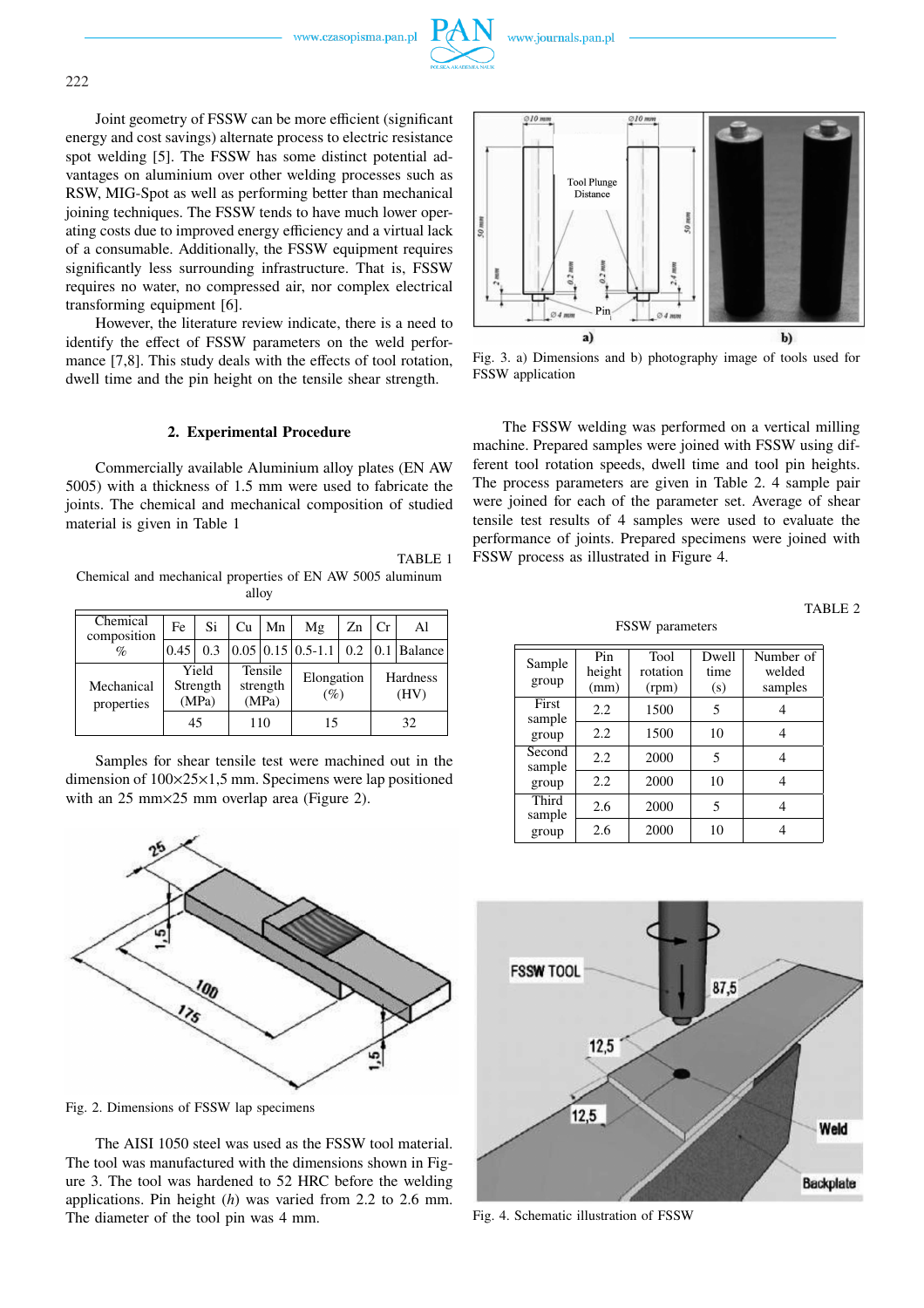www.czasopisma.pan.pl

#### **3. Results and Discussion**

Tool rotation for First samples selected as 1500 rpm, tool pin height 2.2 mm and dwell time 5 s and 10 s. Tensile shear strength results of first group test samples are given in Figure 5. The higher shear strength value exhibited the sample welded with 5 s than 10 s dwell time. The increasing in the dwell time from 5 s to 10 s reduced the tensile shear strength by 16%. Tool rotation for second samples was selected as 2000 rpm, tool pin height 2.2 mm and dwell time 5 s and 10 s.



Fig. 5. Welding parameters and shear tensile test results of first samples joined with FSSW

FSSW parameters of second samples and Tensile shear test results are given in Figure 6. Increasing the dwell time from 5 s to 10 s reduced the tensile shear strength by 14%. The results of second samples set showed that the dwell time effect on the tensile shear strength is similar. Tensile shear strength reduction can be attributed to higher heat input due to a longer thermal cycle. Third samples set were used to investigate the tool pin height effect on tensile shear strength. Tool rotation for third samples was selected as 2000 rpm, tool pin height 2.6 mm and dwell time 5 s and 10 s. The tensile shear test result of 5 s dwell time was higher than that of 10 s sample as seen in Figure 7. The increasing in the dwell time from 5 s to 10 s reduced the tensile shear strength of third samples by 2%. The reduction in the tensile shear strength can be explained with the microstructure changes due to heat generation at stirring location. Jonckheere et. al [9] stated that high tool rotating speeds also give hot welds. Hot welding parameters lead to low ultimate forces. Kulekci et al. stated that excessive heat input during FSW negatively affects the mechanical properties of joints [10]. Barlas and Ozsarac [11] reported similar welding strength reduction for joining AlMg3 alloy by friction stir butt welding process. The results of their study reveals that heat effected zone (HAZ) and weld nugget zone (WNZ) have more coarse grains when 1100 rpm used than that of 900 rpm. The increasing of the grain size in HAZ and WNZ might be attributed to a longer thermal cycle due to higher heat input for the tool rotation speed of 1100 rpm than that of 900 rpm [8].



Fig. 6. Welding parameters and shear tensile test results of second samples joined with FSSW



Fig. 7. Welding parameters and shear tensile test results of second samples joined with FSSW

Tensile shear test results of third samples set are higher than first and second sets. The increase in tensile shear strength of third samples set is over % 29. The higher shear tensile strength of third samples set can be attributed to the higher pin tool height. Yuan et. Al [12] showed that in their study the plunge depth profoundly influenced lap-shear separation loads. Comparing the data given in Figure 5,6 and 7 shows that the effect of tool pin height parameter on tensile shear strength is grater than dwelling time and tool rotation. The results of the study indicates that should be an optimum tool pin height which gives the highest tensile shear strength. Additional studies are needed to identify optimum parameters for the FSSW process.

## **4. Conclusion**

From the results given above, the following conclusions can be drawn:

- The tensile shear strength of FSSW significantly affected by tool rotation, dwell time and the tool pin height.
- The increase in tool rotation increases the tensile shear strength in a limited range of FSSW joints.
- The increase in dwell time reduces the tensile shear strength.
- Excessive heat input due to longer thermal cycle FSSW reduces tensile shear strength of FSSW joints due to changes in microstructure at stirring location.
- The increase in the tool pin height increases the tensile shear strength.